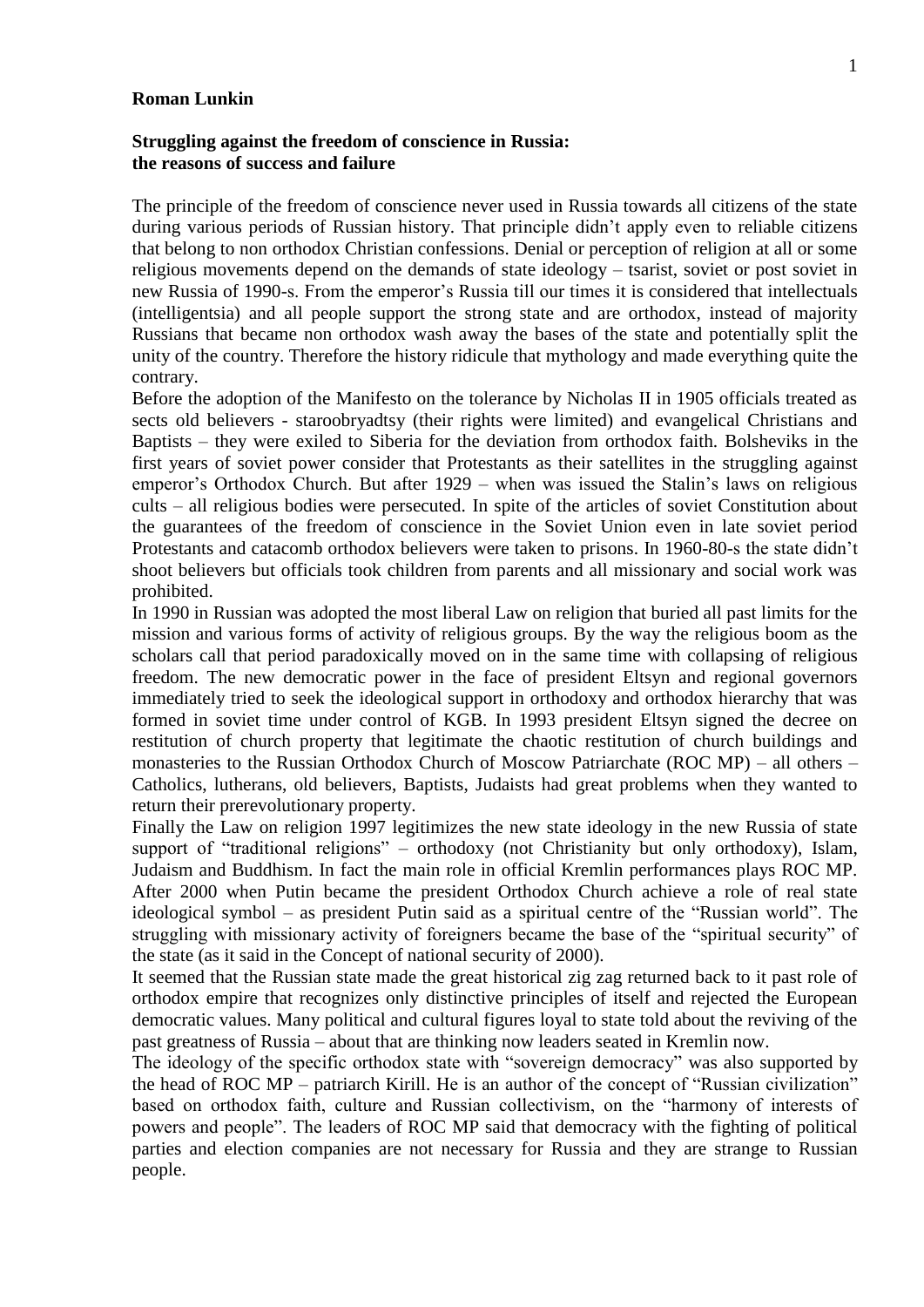However the declared ideals of new "Great orthodox Russia" don't correspond to the reality, to the present power and strength of the country, to the real level of religiosity and at all for the present religious diversity in Russia today.

In practice the local authorities and social opinion percept the restrictions of the freedom of conscience and even agree with extremely non tolerant anti-sect companies against Protestants and new religious movements. There are the following reasons of that:

1.For the central and regional powers the support from Orthodox Church or the declaration "we are the orthodox" is a good substitute for the support from real civic society that are too far from authorities.

2. The majority of citizens treated the orthodoxy as the fuzzy national and cultural ideology but not as a Christian faith with regular church life. That's why the social opinion easily percept the declared orthodoxy of officials and orthodox motivation of some decisions and actions of the state.

3. The absence of any ideas about organized religious life and cultural orthodoxy helps to understand all religious activity as "sectarian". The majority of anti sect articles in mass media and persecutions touched the Pentecostals, evangelical and Baptists. The reasons of anti sect hysteria are emotional praying, the gathering of donations, and the active missionary and social actions – the essential features of religious life.

4. Moreover the representatives of ROC MP help by their ideological declarations to the cultural perception of orthodoxy in the mind of state officials, mass media and society. That is the no religious understanding of orthodox faith – "if you baptized in childhood you are orthodox and if you call yourself orthodox you are a patriot Russian state". In the limits of that ideology the sectarians became the "potential spies".

The Law on religion of 1997, the plenty of attempts of orthodox politicians to adopt the new laws on privileges for the "traditional religions" (especially to ROC MP), and also the abusive anti sect companies – became the essential part of the struggling against the freedom of conscience in Russia. That is a continuation of the policy on fusion of ROC MP and the state began in the time of president Boris Eltsyn. But that fusion became more active from the ruling of Putin – the orthodoxy of Putin and then of president Medvedev became the part of their political activity. With election of patriarch Kirill in the beginning of 2009 – the new energetic manager as the head of ROC MP – the Church changed – from the passive element of that ideology it became very active.

In the same time when that ideology of "Russian civilization" tried to be real (the officials agreed with all projects of patriarch Kirill to bring orthodoxy to army, public schools, universities etc., and they agreed to limit the activity of other confessions) – appeared some problems. The power that wants to be a heir of empire Russia and church faced with the following problems:

1. The policy of supporting all initiatives of ROC MP and discrimination of others contradicts with the articles of Constitution and the declarations of high officials on democratic way of Russian society. So the non constitutional policy can't be realized in same way.

2. The state orthodox ideology and the concept of Russian civilization of patriarch Kirill are too far from real life of civic society and intelligentsia. Even the ideas of social opinion about the strong orthodox oriented state are simply declaration with values and principles inside. So the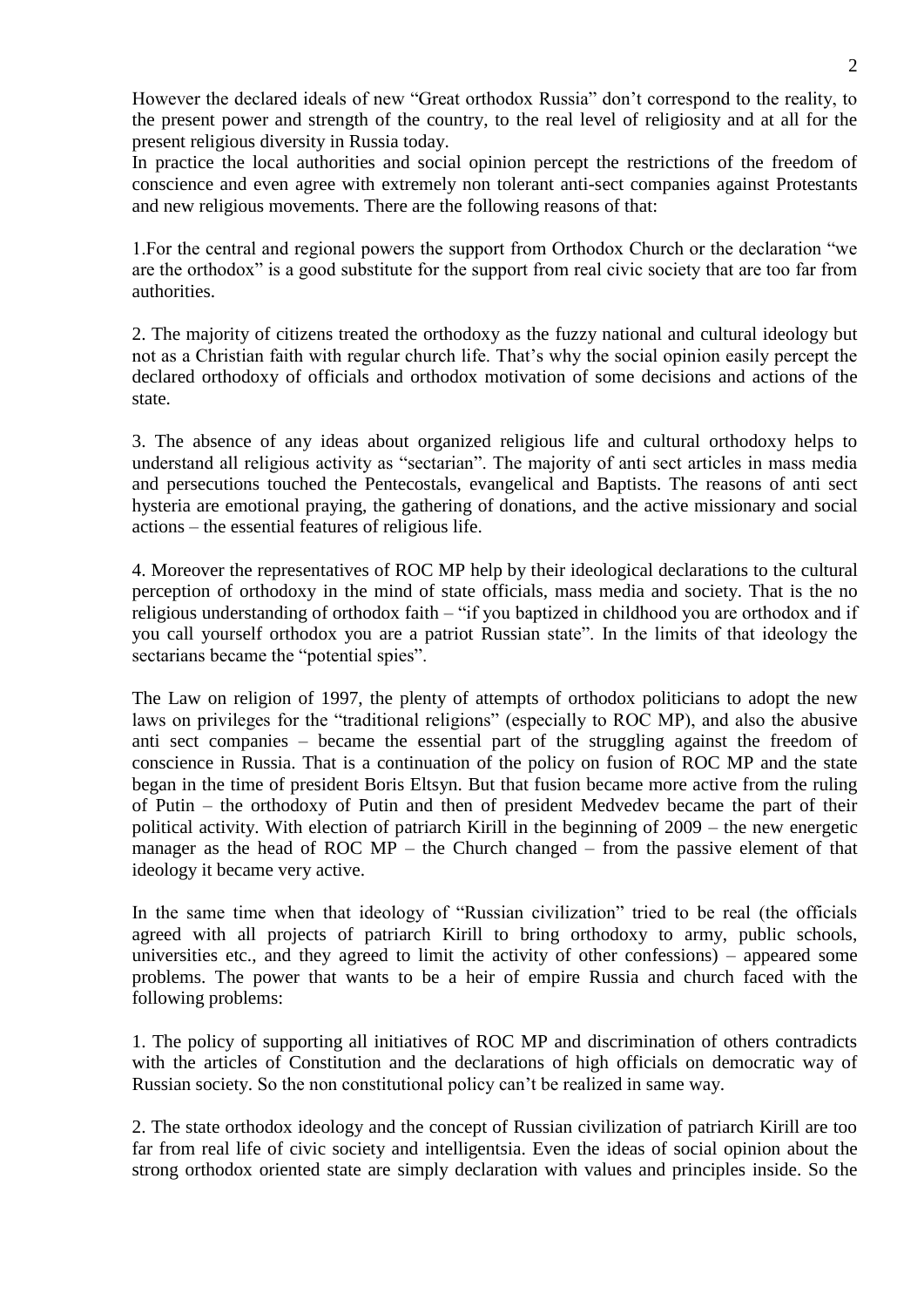people can change one empty declaration on another in a second as it was with antireligious companies after 1917.

3. The absence of the habit to the organized religious life, the growing secularization in Russia (as in the many countries of the world) lead to the religious indifference but when the state forces to adopt the moral and church rules of some religion (as the lessons of orthodoxy in public schools or strict moral appeals of priests) the indifferent society rebels against because that is the intervention in private life.

4. Formally patriotic state ideology wants to strengthen country paradoxically ruins the bases of Russian state. At first in Russia already appeared the society of people that confess the other religious traditions – not orthodoxy, Islam, Judaism and Buddhism. Among the "potential" orthodox Russians we can meet Muslims, Catholics, Protestants, the believers of new religious movements. In 1990-s protestant became the second Christian church in Russia after ROC MP. The umber of protestant believers is about 2 million in 6-8 thousand churches and groups. In the second the strict orthodox oriented policy divided Russia because the Russian regions of Russian Federation (non Muslim and non Buddhist regions) are very different. Orthodoxy is strong in the Centre and South of Russia, and also in the North-West of Russia where the traditions of tolerance remained. But in Ural and Siberia the influence of Protestantism is the same as orthodox. In Far East of Russia and partly in Siberia the orthodoxy was historically weak and the real power in religious sphere belong to protestant movements. In the Far East and Siberia where always lived exiled believers the ideology of Moscow orthodoxy seemed to be the far and not useful mythology.

Essentially the growing of state and church relations made real the anticlerical reaction of the society. The main fighters for the freedom of the conscience are non orthodox religious forces and secular scholars – intelligentsia. The first outstanding step was made in 2007 – 10 academicians of Russian Academy of Sciences wrote an open letter to the president Putin against the clericalization of society and education. The development of the movement for the freedom of conscience was provoked by the decision of the Ministry of Justice that includes the radical orthodox sect fighters in the Expert Council of the Ministry of Justice. The informal movement was supported by scholars, religious leaders, the movements that support secular school, defend museum values from the uncontrolled and unjust restitution to the church dioceses etc. Became evident that the democratic values united the intellectuals, school teachers, museum researchers and non orthodox movements especially protestant.

On April 22, 2009, the Institute of Religion and Law started "Inquisition - Stop!", a campaign to take action to save the secular state in Russia and to combat the presence of radical orthodox fighters against sects in the Council for State Religious Expertise at the Ministry of Justice of Russian Federation. "Inquisition - Stop!" is collecting signatures for an open appeal to the Minister of Justice, Alexander Konovalov, and a copy will also be sent to the Russian President Dmitry Medvedev and Prime Minister of Russia Vladimir Putin. We have already collected around 13,000 signatures (see - www.sclj.ru). Among supporters - scientific and religious communities, public figures, lawyers and human rights activists, religious organizations, research centers, and ordinary citizens of Russia. This campaign is a protest against clericalization of the society and the destruction of the foundations of the legal and secular state in Russia.

The Russian government has issued a series of restrictive legislations against non-traditional religious organizations. On March 3, 2009, the Ministry of Justice appointed the Council for State Religious Expertise at the Ministry of Justice of Russian Federation. This Council has the same power as the former Soviet Council of Religious Affairs which outlawed religion in Soviet Russia. The Council consists of anti-sect fighters, recognized by the government and the Russian Orthodox Church. On April 3, 2009, the Russian Ministry of Justice held its first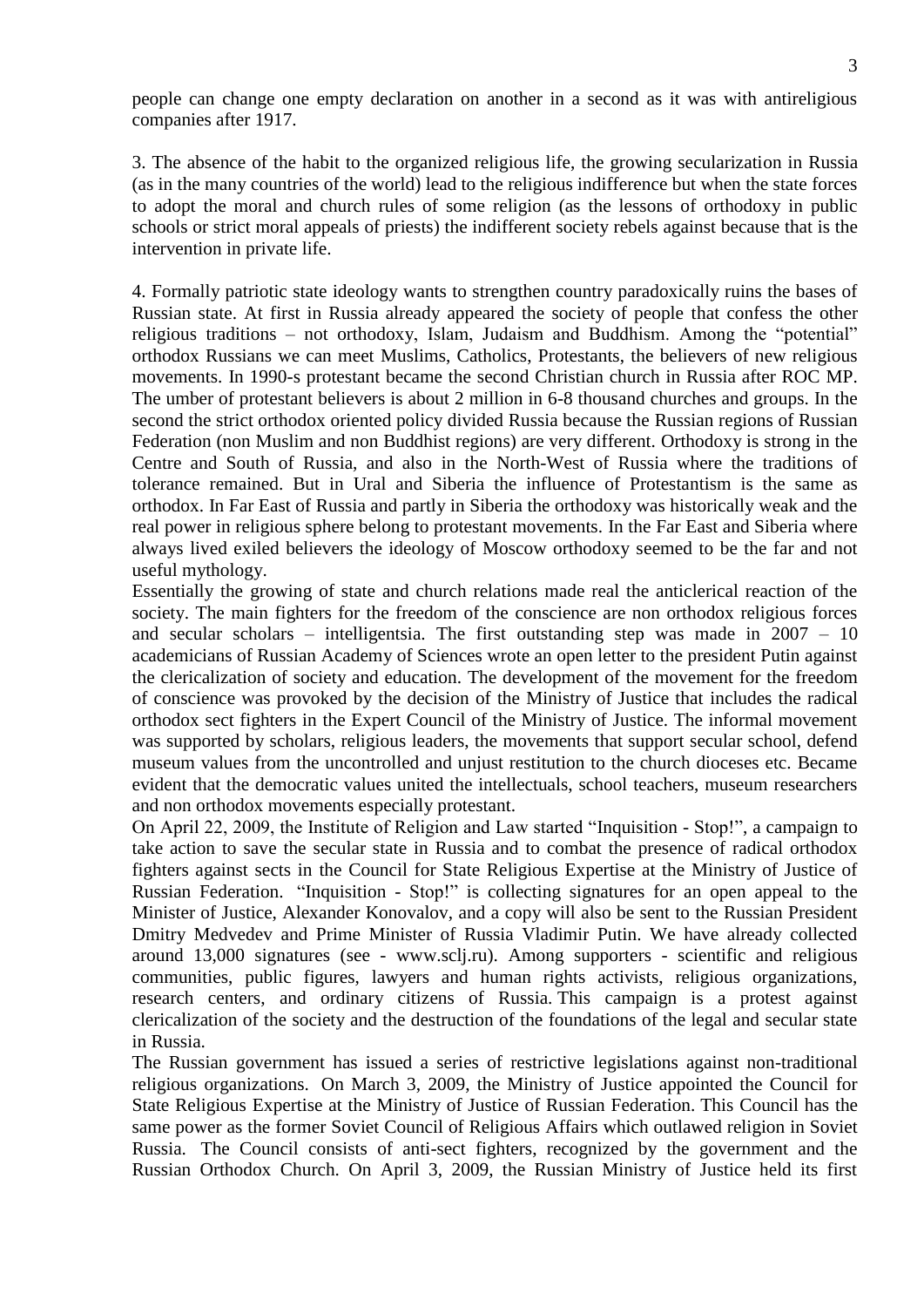meeting of the Expert Council. In accordance with Federal Law dated July 23, 2008, the Ministry of Justice granted the authority to determine the conduct of state religious exercise. Another restrictive order was issued by the Ministry of Justice on February 18, 2009, and the order was approved by the Council of State Religious Expertise. The objectives of this order came into force on March 31, and include the following:

• Registration of a religious organization on the basis of constituent documents, information on the basics of faith and the practice of it;

• Verification of information provided by a religious organization;

• Verification of conformity with the declared State standard of religious behavior;

In addition, the order provides that the Ministry of Justice will have Councils for State Religious Expertise in every region in Russia. As such, they are entitled to request the examination of any religious organization and monitor its compliance with the statutes.

A large number of the members of the Expert Council are not only presiding officers of specific religious organizations, but are also well known figures on the side of Orthodox sectology in the fight with non-Orthodox organizations and movements in our country. Activity of sect fighters is a church-social practice, which is realized through direct or indirect support of the Russian Orthodox Church of the Moscow Patriarchate. However, far from all Orthodox hierarchies, clergy members, and laymen agree with the radical statements and publications of the sectologists, which bring discord into interfaith relations in Russia and engender interfaith and government-faith conflicts, of which there are many examples. Meanwhile, exactly these same kind of radical sectologists have also been made members of the Expert Council and have received the right to give recommendations in the name of the government, which sets them starkly apart from the other members of the Council of the Ministry of Justice of the Russian Federation. Furthermore, thousands of officially registered religious organizations that do not belong to the Moscow Patriarchate of the Russian Orthodox Church have experienced public (in the electronic and printed mass media) insult from these sectologists. These religious organizations see the status of "government expert" of these sectologists as a threat to societal stability and integrity.

As it wrote in the petition to the Minister of Justice of the Russian Federation, A. V. Konovalov, the goals and objectives of the government religious expert review committee as well as the presence on the Expert Council of individuals who are involved in heated interfaith conflicts poses a real threat both to the constitutional order in Russia and to the safety the citizens of our country, and does not respect religious pluralism, which historically has been realized in Russia. Destroying the field of religious pluralism throughout the nation could provoke interreligious and international conflicts and lead to the decline of both the country and the civil society, especially as measured by religious and national indicators. Categorization of organizations, which publicly encourage one or another world view, on a nonstandard and illegal basis by either granting or refusing to grant a religious organization official recognition based on the decision of the Expert Council breaks the following:

- Article 14 of the Constitution of the Russian Federation, which declares that the Russian Federation is a secular state and directs that religious assemblies be separate from the state and equal before the law;

- Article 28 of the Constitution of the Russian Federation in total, subsection 2 of Article 29, and part 1 of Article 13 of the Constitution of the Russian Federation, which prohibit propaganda of ideological superiority and inequality;

- the statute that the state may not interfere with the activity of religious groups if it does not contradict the Federal law "About the freedom of conscience and religious assembly" (subsection 2, Article 4, Federal Law №125).

In reply to the Institute of Religion and Justice's petition to the Minister of Justice of the Russian Federation, A. V. Konovalov, the Ministry of Justice of the Russian Federation has rejected all claims made concerning the membership and authority of the Expert Council.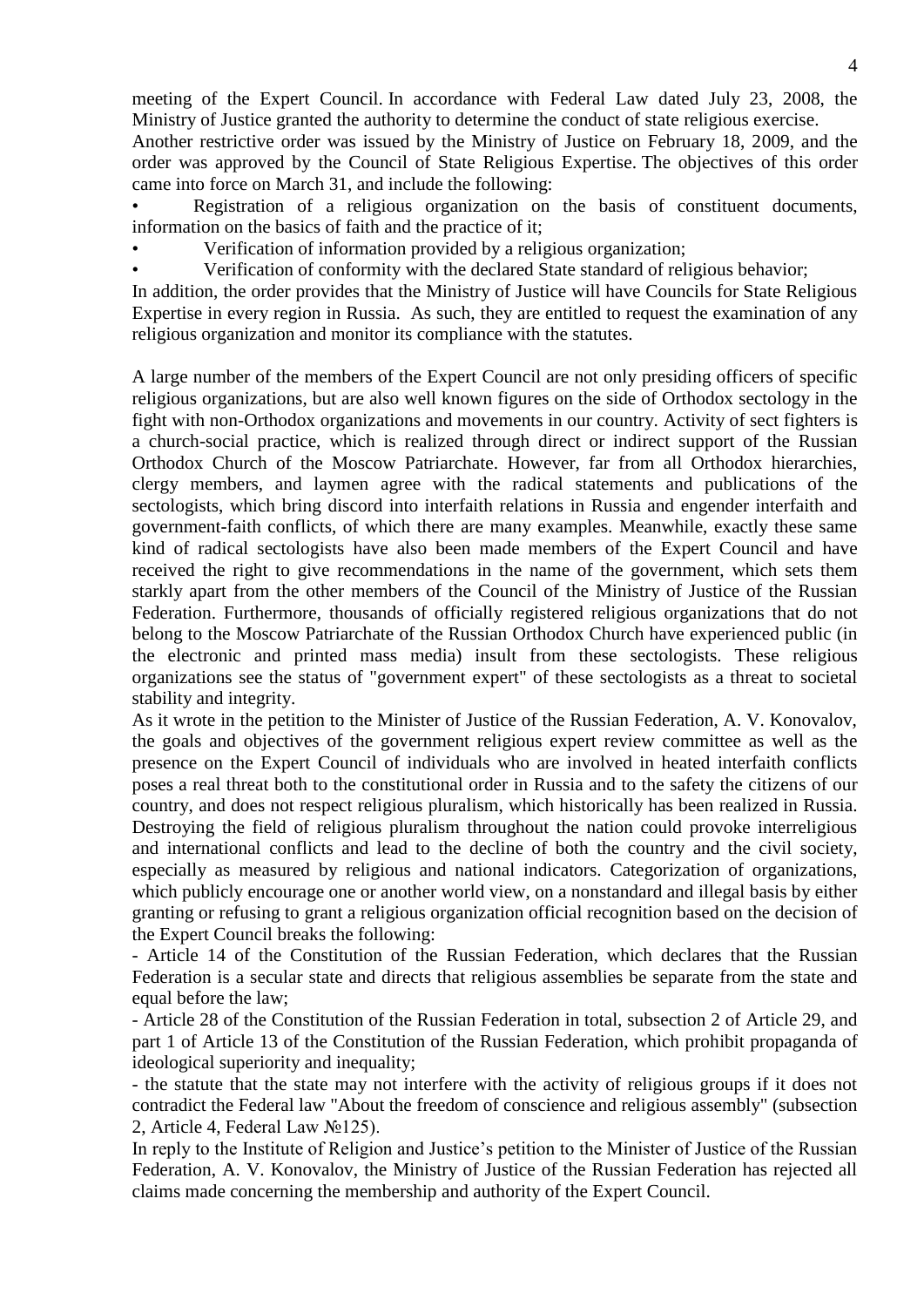The examination of the preliminary results of the All-Russia action "Inquisition - Stop!" became one of the purposes for the urgent holding of the press conference of church and social figures on 10 June. The action was directed against the designation of religious politicians in the government in accordance with the interests of Russian Orthodox activists – the anti-cultists – with sect-members. The appeals which society has repeatedly presently until now show that the problem of the preservation of the secular character of government in Russia remains very pointed, and that threats are arising from various different sides. The policy of clericalization in various spheres of public life on the part of unprincipled officials and representatives of the Russian Orthodox Church Moscow patriarchy who actively interfere in government affairs has become the reason for such a state of affairs.

In connection with this, it is obvious that society has accumulated a critical mass of annoyance from "governmental orthodoxy," having nothing in common with the original Russian religious culture or with the orthodox faith. Religious leaders, human rights activists, and scholars have all formulated what various problems exist and their own understandings of those problems. Included in this groups are the authors of a letter of ten academics, the authors of a letter of 227 and 1700 scholars against clericalization of society, and also teachers, staff members of museums and other institutions of culture, and ambitious groups in defense of the Museum "Ryazansky Kremlin" and of memorials of architecture in Pskov, who have come out against the disbanding of museums and the changing over of a national achievement of cultural values to the church in the form of "The Restoration of Historical Justice".

After the religious boom of the 1990's, the time came to openly declare that church officials do not have the right to designate as "enemies of the church" anyone who in any way speaks against their attempts to again make governmental the religious organization of the Russian Orthodox Church Moscow Patriarchy, as was done in tsarist and Soviet times. Among the supporters of the Constitution of the Russian Federation, secular government, religious tolerance, secular knowledge, preservation of cultural values are not only religious persons of various confessions and agnostics, but also a large number of Russian Orthodox members who are striving to maintain the Church as a model of Christian life and not an appendage of authority.

The community recognizes its responsibility for the fate of the government, society and the traditions of religious culture, including Russian Orthodoxy, which for one person may be a cultural inheritance, and for another person, it may be participation in church ordinances. This responsibility does not allow for silence, and the voice of the community must be heard and taken into account by governmental and church leadership. The civil position of society is especially important in order to show that those who are for a legalistic democratic government are not "isolated enemies," but the opposite – patriots of Russia, who strive to prevent the country's return to an authoritarian and severely ideology-driven government type.

The supporters of the movement propose a Manifesto be discussed in defense of secular government and announce the start of the formation of a vast societal movement in defense of secular government, the participants of which will henceforth speak as a consolidated group, and not as individuals. The Manifesto states for example that "Historically enrooted religious traditions in Russia and other traditions and beliefs can and do receive the overall support of the authorities. Under a secular government these religions and traditions may receive certain privileges, which are clearly defined by law on both the federal and regional level; however, these privileges do not diminish the principles of freedom of conscience and the equality of all religious groups before the Constitution of the Russian Federation (RF)". But at the same time "Representatives of religious groups which have historical roots in Russia and have developed close relations with the authorities at varying levels (and this, of course, applies most to representatives of the Moscow Patriarchate of the Russian Orthodox Church) should learn to live in the civilized democratic state…"

The fears of the supporters of freedom of conscience became real. Patriarch of Moscow and all-Russia Kirill participated in a meeting conducted by Russian President D.A. Medvedev, which was held in Moscow on 21 July. Opening the meeting, Medvedev reported that he had received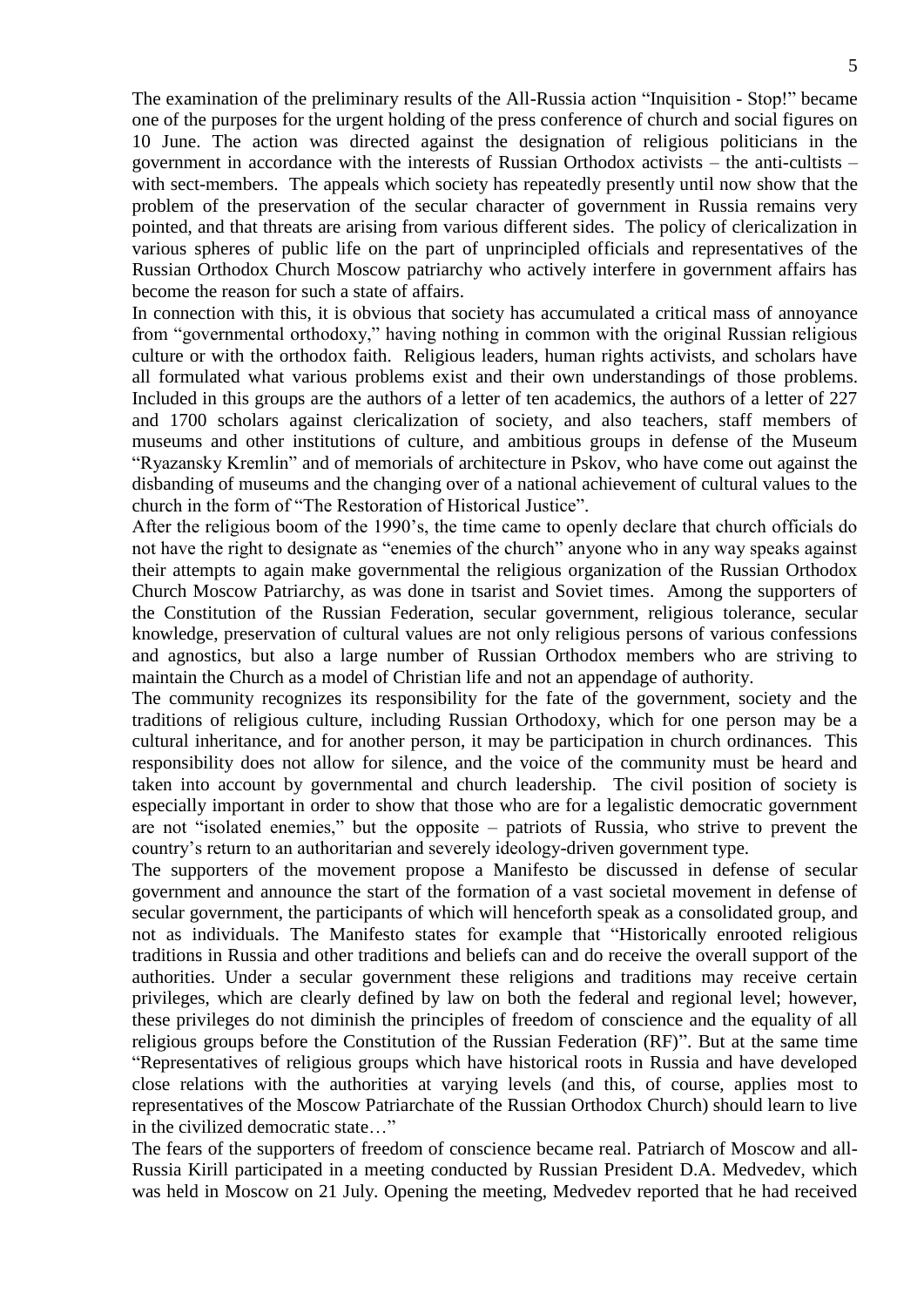two appeals from leaders of religious associations. One of them dealt with the question of teaching the foundations of religious culture in secondary schools and the second was the introduction of the institution of army chaplains into the armed forces of Russia. Medvedev stressed especially the importance of a religious component in education and military training, which exerts a substantial influence on the formation of the person and Russian citizen. Medvedev said that made the decision to support both of these suggestions. President said that he think it necessary to conduct an experiment in teaching the foundations of religious culture in 18 regions. The head of state noted that pupils and their parents will be able to select the confessional subject themselves, the foundations of Orthodox, Muslim, Jewish, or Buddhist culture. In addition, the president pointed to the necessity of giving those desiring it the right to study the foundations of secular ethics.

As a result of the experiment being conducted, the practice of teaching of these disciplines will be able to extend to the entire country. In the opinion of the head of state, the proposed date for beginning the universal introduction into school curricula of the foundations of religious culture and secular ethics could be designated as 2012.

As regards the second question discussed at the conference, the president stressed that among the armed forces personnel of Russians there are adherents of all traditional confessions of the country. As one variant of the resolution of the question, Medvedev suggested introducing a standard according to which in those units where followers of a certain confession constitute more than 10 percent of the personnel, it would be appropriate for clergy representing it to be on the staff.

So the action for the freedom of conscience (as one of the manifestations among others) which was started as a protest against sect fighters in the Council under the Ministry of Justice gradually found expression as an anticlerical action against sectologists – only one of the indicators of the corrosion of the secular government of the country. For this reason there is participation not only from Protestants, representatives of different religions and new religious movements persecuted by the Russian Orthodox Church and sectologists, but also, for example, atheists and agnostics, for whom one value is the secularity of the government. This has happened because society has accumulated a certain outrage from clericalization, and unrest, in connection with dissatisfaction from the aggressive attempts of the Moscow patriarchy to receive more means, property and educational hours, that it was necessary to find an outlet.

However in the fall of September 2009 the action against sect fighters "Inquisition - Stop!" faced itself with discrimination from authorities. Officials from the President's Administration in a telephone call demanded to remove all information about action and the appeal to minister Konovalov from the web-site of Slavic Center for Law and Justice and Institute for Religion and Law (www.sclj.ru). Officials threatened Institute for Religion and Law with big problems that can lead to unfortunate results – to the closing of the office, inspections etc. We have to remove the information from the web-site, to find other ways to continue the action against sect fighters "Inquisition - Stop!", to be more creative in the facilitating of religious freedom. The fears of officials from the President's Administration based on the future affirmation of minister Aleksandr Konovalov, friend of Dmitry Medvedev, as a head of President's Administration. But 13 000 scholars and believers already expressed their opinion to the modern orthodox politician in Russia (Konovalov revives in his speeches the XIX century slogan – "Authority, Orthodoxy, People"). Institute for Religion and Law as many others NGOs in the same situation must the new forms of activity.

In the situation in church-state relations in semi-authoritarian states as in Russia there are several approaches to facilitate the religious freedom for NGOs.

1.To make evident the religious diversity, to popularize the field sociological work and interreligious dialogue on the local level.

2.To make the church-state conflicts and social conflicts in that involved religious groups – the subject of public discussion in research projects and mass-media.